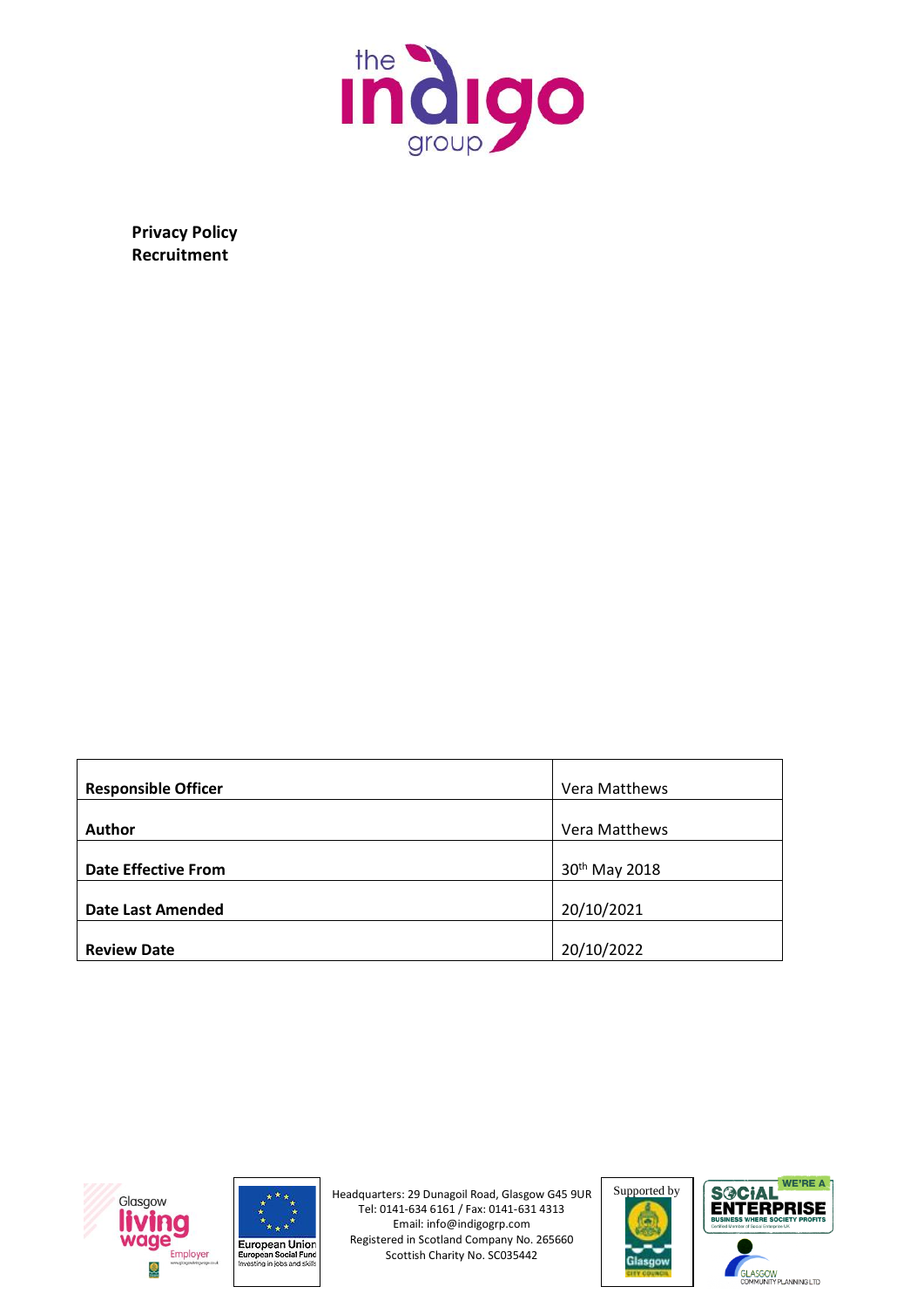

# Recritment Privacy Notice (GDPR Compliant)

As part of any recruitment process, The Indigo Group collects and processes personal data relating to job applicants. The organisation is committed to being transparent about how it collects and uses that data and to meeting its data protection obligations.

## What information do we collect?

The Indigo Group collects a range of information about you. This includes:

- $\triangleright$  your name, address and contact details, including email address and telephone number;
- $\triangleright$  details of your qualifications, skills, experience and employment history;
- $\triangleright$  information about your current level of remuneration, including benefit entitlements;
- $\triangleright$  whether or not you have a disability for which the organisation needs to make reasonable adjustments during the recruitment process; and
- $\triangleright$  information about your entitlement to work in the UK.

The Indigo Group may collect this information in a variety of ways. For example, data might be contained in application forms, CVs or resumes, obtained from your passport or other identity documents, or collected through interviews or other forms of assessment.

We may also collect personal data about you from third parties, such as references supplied by former employers. We will seek information from third parties only once a job offer to you has been made and will inform you that we are doing so.

Data will be stored in a range of different places, including on your application record, in HR management systems and on other IT systems (including email).

## Why does The Indigo Group process personal data?

We need to process data to take steps at your request prior to entering into a contract with you. We may also need to process your data to enter into a contract with you.

In some cases, we need to process data to ensure that we are complying with our legal obligations. For example, it is mandatory to check a successful applicant's eligibility to work in the UK before employment starts.







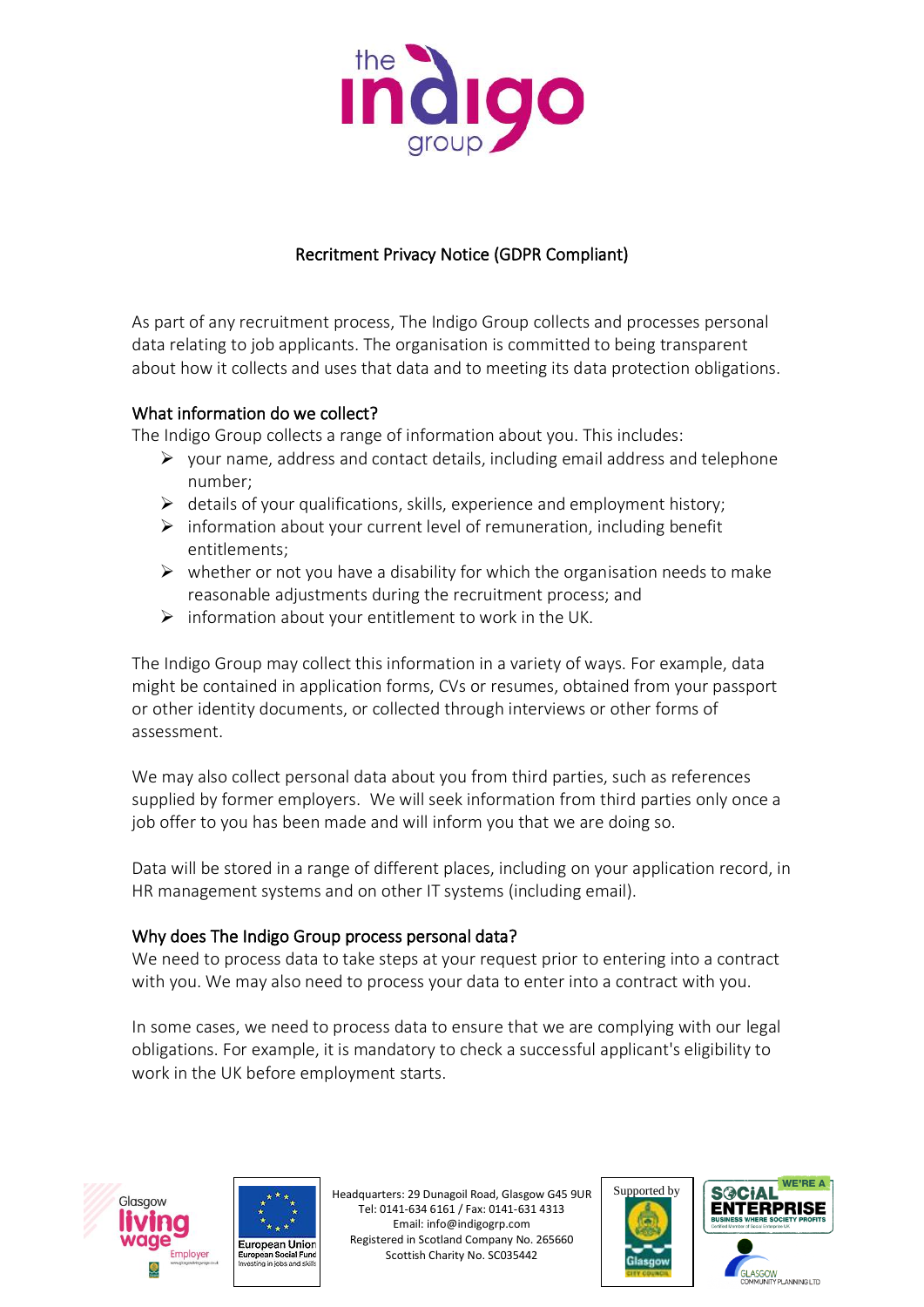

The Indigo Group has a legitimate interest in processing personal data during the recruitment process and for keeping records of the process. Processing data from job applicants allows us to manage the recruitment process, assess and confirm a candidate's suitability for employment and decide to whom to offer a job. We may also need to process data from job applicants to respond to and defend against legal claims.

The Indigo Group may process special categories of data, such as information about ethnic origin, sexual orientation or religion or belief, to monitor recruitment statistics and equal opportunities.

We may also collect information about whether or not applicants are disabled to make reasonable adjustments for candidates who have a disability. We process such information to carry out our obligations and exercise specific rights in relation to employment.

If your application is unsuccessful, The Indigo Group may keep your personal data on file for a period of 6 months in case there are future employment opportunities for which you may be suited. We will ask for your consent before keeping your data for this purpose and you are free to withdraw your consent at any time.

#### Who has access to data?

Your information may be shared internally for the purposes of the recruitment exercise. This includes members of the HR and recruitment team, interviewers involved in the recruitment process, managers in the business area with a vacancy and Admin staff if access to the data is necessary for the performance of their roles.

We will not share your data with third parties, unless your application for employment is successful and we make you an offer of employment. We will then share your data with former employers to obtain references for you and obtain necessary background checks.

Some of our our current suppliers include providers such as RGB Information Technology who keep our Servers secure and provide IT support and who may have access to your information on our systems. We may also share your information with our HR support, legal and accounting advisers.







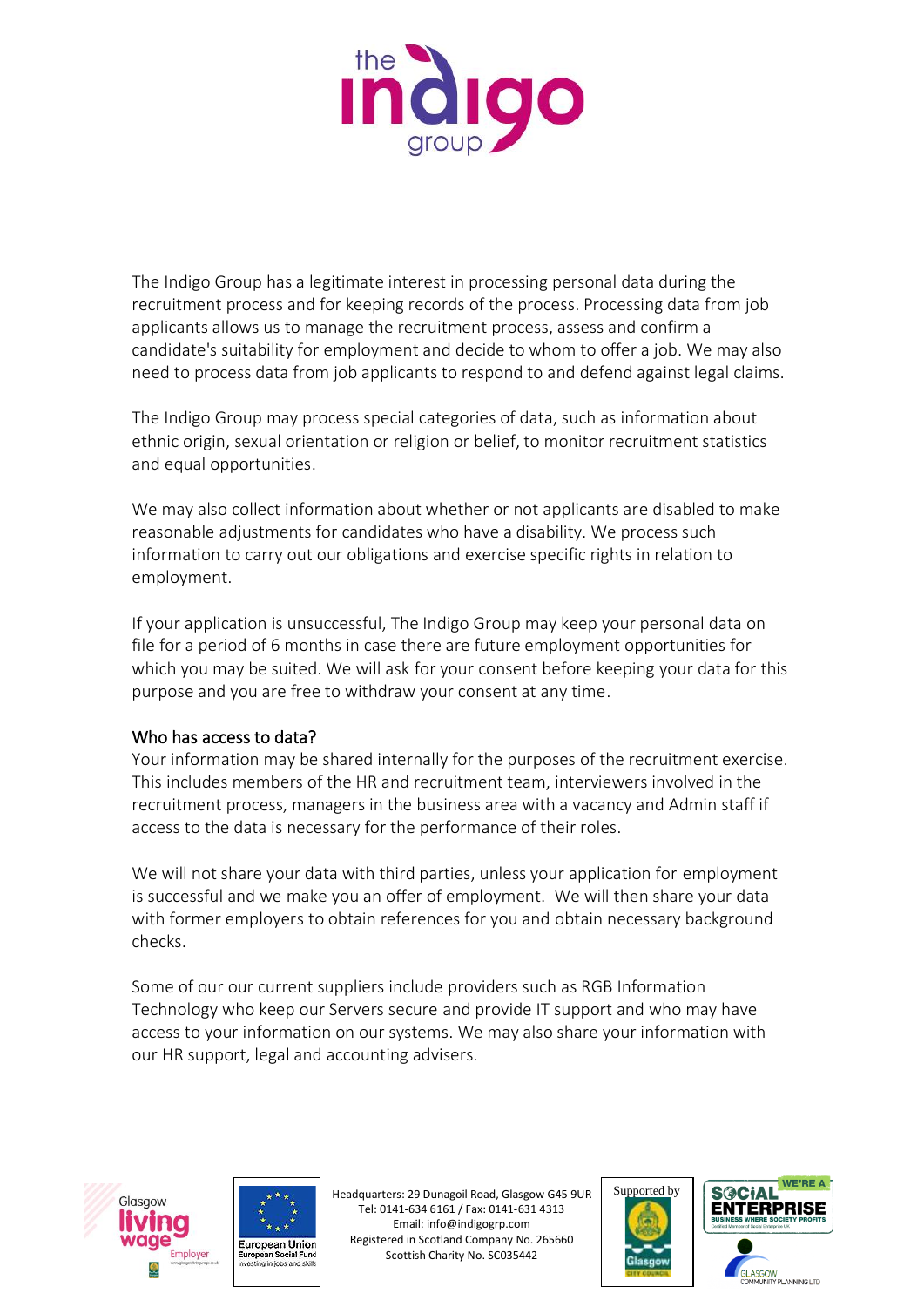

#### How does The Indigo Group protect data?

We take the security of your data seriously. We have internal policies and controls in place to ensure that your data is not lost, accidentally destroyed, misused or disclosed, and is not accessed except by our employees in the proper performance of their duties.

## For how long does The Indigo Group keep data?

The Indigo Group shall not keep your personal data for longer than is necessary for the purpose we obtained it for and will dispose of in a secure way when no longer needed for that purpose.

If your application for employment is unsuccessful, the organisation will hold your data on file for 6 (six) months after the end of the relevant recruitment process for consideration of future employment opportunities. At the end of that period, or once you withdraw your consent, your data is deleted or destroyed. You will be asked when you submit your CV whether you give us consent to hold your details for the 6 months in order to be considered for other positions or not.

If your application for employment is successful, personal data gathered during the recruitment process will be transferred to your Human Resources file (electronic and paper based) and retained during your employment. The periods for which your data will be held will be provided to you in a new privacy notice.

## Your rights

As a data subject, you have a number of rights in certain circumstances. You can:

- $\triangleright$  access and obtain a copy of your data on request;
- $\triangleright$  require the organisation to change incorrect or incomplete data;
- $\triangleright$  require the organisation to delete or stop processing your data, for example where the data is no longer necessary for the purposes of processing
- $\triangleright$  Request erasure of your personal data
- $\triangleright$  Request transfer of your personal data
- ➢ Withdraw consent to processing.

If you would like to exercise any of these rights, please contact your Line Manger or The Indigo Group:

Address: 29 Dunagoil Road, Glasgow, G45 9UR or by Telephone: 0141 634 6161 (option 5) Email: [info@indigogrp.com](mailto:info@indigogrp.com)

If you believe that the organisation has not complied with your data protection rights, you can complain to the Information Commissioner but we would always welcome the opportunity to resolve disputes with you first.







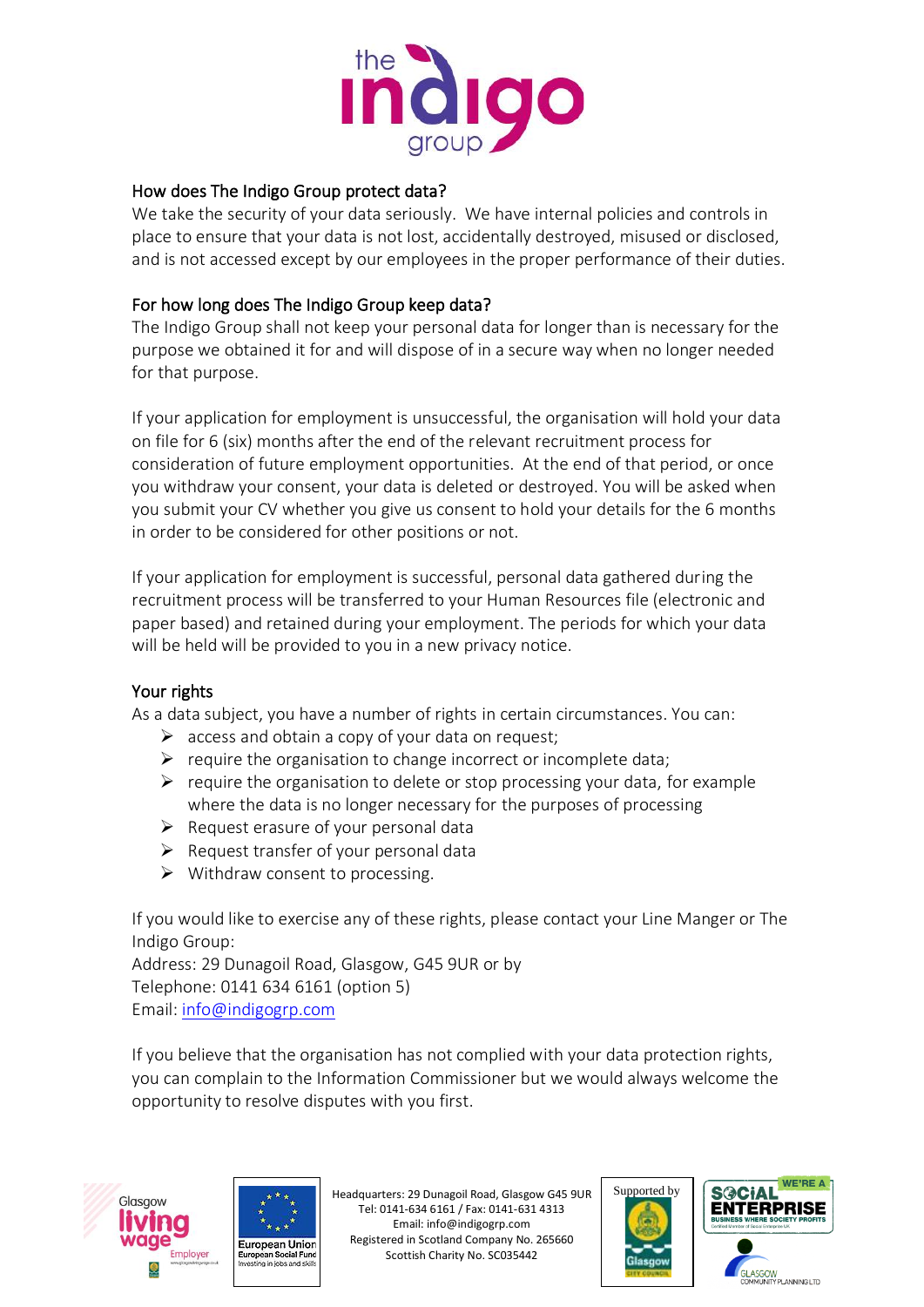

#### What if you do not provide personal data?

You are under no statutory or contractual obligation to provide data to The Indigo Group during the recruitment process. However, if you do not provide the information, we may not be able to process your application properly or at all.

## Contacting The Indigo Childcare Group

If you have any questions, comments or concerns about this privacy policy or how we are handling your personal information, please contact us at: Address: 29 Dunagoil Road, Castlemilk Glasgow G45 9UR Telephone: 0141 634 6161 (option 5) Email: [info@indigogrp.com](mailto:info@indigogrp.com)

#### Complaints:

*The Indigo Group would always welcome the opportunity to resolve any complaints in the first instance,* however you have the right to complain to the Information Commissioners' Office. You can do this by contacting the Information Commissioners Office directly. Full contact details including a helpline number can be found on the Information Commissioners Office website [www.ico.org.uk](http://www.ico.org.uk/)